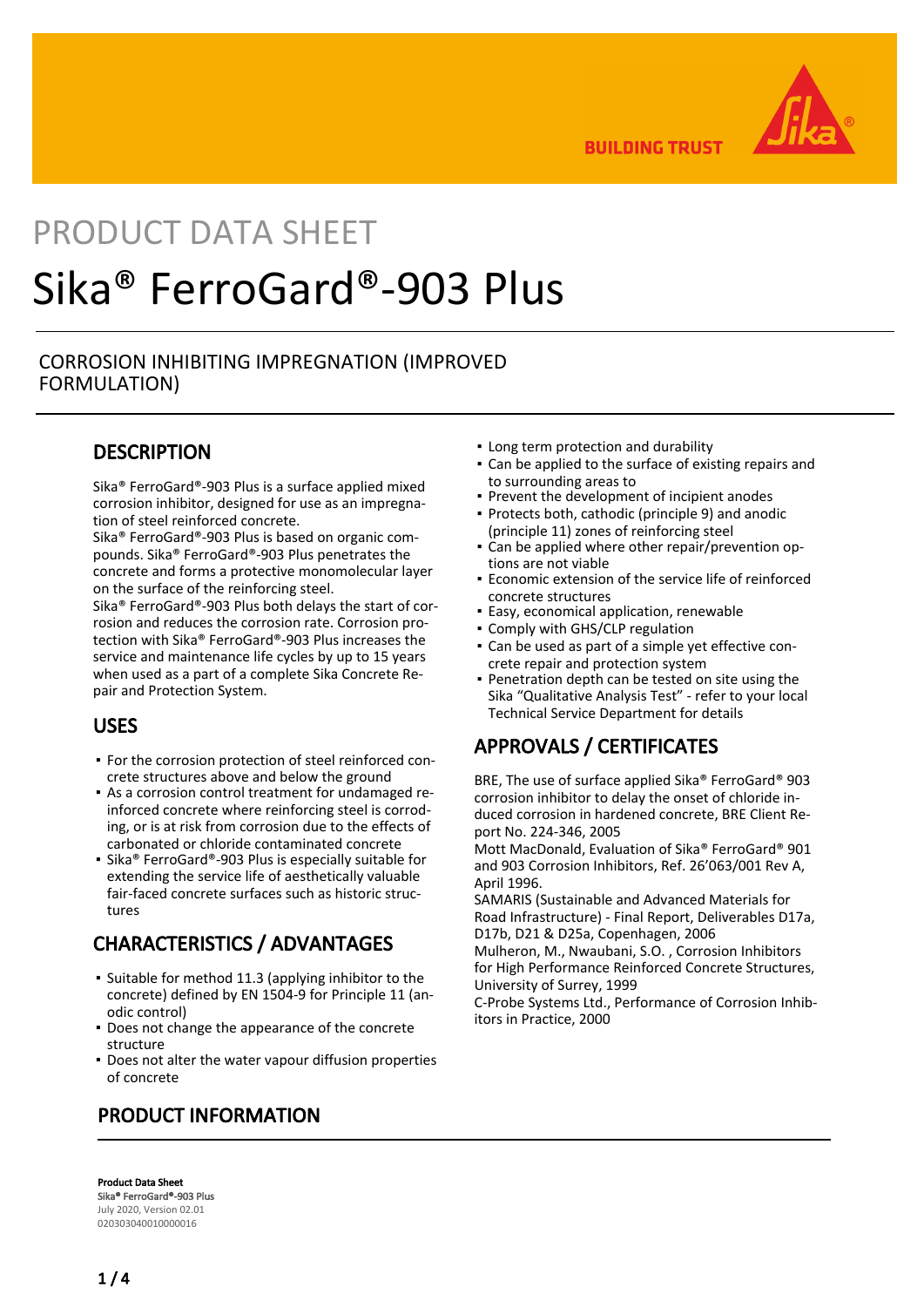| Composition               | Aqueous solution of amino alcohols & salts of amino alcohols                                                                                                                                                                              |
|---------------------------|-------------------------------------------------------------------------------------------------------------------------------------------------------------------------------------------------------------------------------------------|
| Packaging                 | 20 It pail<br>205 lt drum                                                                                                                                                                                                                 |
| Appearance / Colour       | Transparent liquid, colourless to slightly yellowish                                                                                                                                                                                      |
| <b>Shelf life</b>         | 24 months from date of production if stored properly in undamaged and<br>unopened, original sealed packaging                                                                                                                              |
| <b>Storage conditions</b> | Store in a cool environment. In case of - frost ( $<$ -5 °C), - reversible crystal-<br>lisation may occur. If this happens, let the product warm up at room tem-<br>perature (+15 to +25 °C), then stir well to re-dissolve the crystals. |
| <b>Density</b>            | $^{\circ}$ 1.05 (at +20 °C)                                                                                                                                                                                                               |
| pH-Value                  | $^{\sim}$ 10                                                                                                                                                                                                                              |
| <b>Viscosity</b>          | ~20 mPa·s (Brookfield RVT, spindle 2, 100 rpm, 23 °C)                                                                                                                                                                                     |
|                           |                                                                                                                                                                                                                                           |

# TECHNICAL INFORMATION

| <b>Penetration depth</b> | Site surveys and experimental tests have shown that Sika® FerroGard®-903<br>Plus can penetrate through concrete at a rate of a few millimetres per day<br>and to a depth of approximately 25 to 40 mm in 1 to 2 months. This penet-<br>ration rate can be faster or slower dependent on the porosity of the con-<br>crete. Sika® FerroGard®-903 Plus penetrates through both liquid and va-<br>pour phase diffusion mechanisms.<br>Note: If after application of Sika® FerroGard®-903 Plus, the concrete sur-<br>face is coated with protective coatings (cement based, acrylic or impregna-<br>tion) or hydrophobic impregnation, the rate of diffusion of the inhibitor is<br>reduced but not stopped as the mechanism of diffusion liaises then only<br>on the vapour phase.<br>As concrete quality and permeability differ, it is recommended to perform<br>some preliminary depth profile testing by the Sika "Qualitative Analysis" to<br>assess the specific penetration rate. |
|--------------------------|---------------------------------------------------------------------------------------------------------------------------------------------------------------------------------------------------------------------------------------------------------------------------------------------------------------------------------------------------------------------------------------------------------------------------------------------------------------------------------------------------------------------------------------------------------------------------------------------------------------------------------------------------------------------------------------------------------------------------------------------------------------------------------------------------------------------------------------------------------------------------------------------------------------------------------------------------------------------------------------|
|--------------------------|---------------------------------------------------------------------------------------------------------------------------------------------------------------------------------------------------------------------------------------------------------------------------------------------------------------------------------------------------------------------------------------------------------------------------------------------------------------------------------------------------------------------------------------------------------------------------------------------------------------------------------------------------------------------------------------------------------------------------------------------------------------------------------------------------------------------------------------------------------------------------------------------------------------------------------------------------------------------------------------|

SYSTEMS

System structure

|                                 | Sika <sup>®</sup> FerroGard <sup>®</sup> -903 Plus is part of the Sika <sup>®</sup> Concrete Repair & Protec- |
|---------------------------------|---------------------------------------------------------------------------------------------------------------|
| tion Systems:                   |                                                                                                               |
| Repair system                   | Sika MonoTop®, Sika® Icoment® or                                                                              |
|                                 | SikaTop <sup>®</sup>                                                                                          |
| Reinforcement corrosion control | Sika® FerroGard®-903 Plus                                                                                     |
| Concrete protection             | Sikagard® Coatings and or Sikagard®                                                                           |
|                                 | Hydrophobic Impregnations                                                                                     |

**BUILDING TRUST** 

## APPLICATION INFORMATION

| Consumption             | Generally $^{\sim}$ 0.50 kg/m <sup>2</sup> ( $^{\sim}$ 480 ml/m <sup>2</sup> ).<br>For very dense concrete with low permeability, the rate of application of<br>Sika <sup>®</sup> FerroGard®-903 Plus can be reduced but must not be lower than<br>0.300 kg/m <sup>2</sup> (290 ml/m <sup>2</sup> ).<br>To assess project requirements, consumption and depth of penetration<br>shall be checked on site using the Sika "Qualitative Analysis" - refer to the<br>relevant method statement. |
|-------------------------|---------------------------------------------------------------------------------------------------------------------------------------------------------------------------------------------------------------------------------------------------------------------------------------------------------------------------------------------------------------------------------------------------------------------------------------------------------------------------------------------|
| Ambient air temperature | +5 °C min. $/$ +40 °C max.                                                                                                                                                                                                                                                                                                                                                                                                                                                                  |
| Substrate temperature   | +5 °C min. $/$ +40 °C max.                                                                                                                                                                                                                                                                                                                                                                                                                                                                  |

Product Data Sheet Sika® FerroGard®-903 Plus July 2020, Version 02.01 020303040010000016

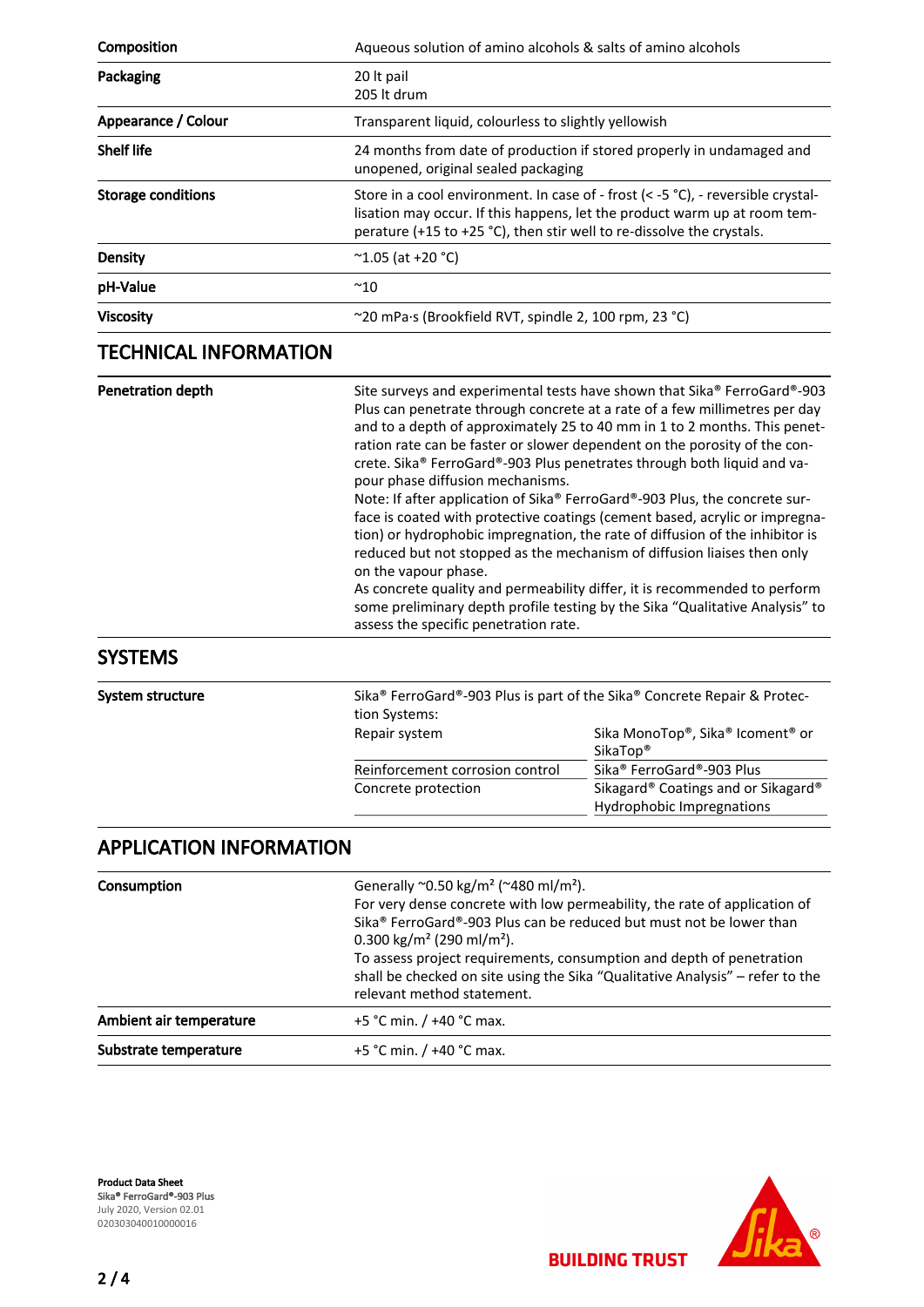## APPLICATION INSTRUCTIONS

#### SUBSTRATE QUALITY / PRE-TREATMENT

The concrete shall be free from dust, loose material, surface contamination, existing renders, laitance, coatings, oil and other materials which reduce or prevent penetration.

If the substrate is to be over-coated, the surface profile shall be sufficient to provide the required adhesion.

De-laminated, weak, damaged and deteriorated concrete shall be repaired using Sika MonoTop®, SikaTop® or Sika® Icoment® mortars.

For fair-faced concrete or concrete to be further overcoated by coatings or hydrophobic impregnation, water blast the concrete surface with pressure (up to 18 MPa – 180 bars)

For concrete surface to be further over-coated by cementitious material, roughen the surface using suitable abrasive blast cleaning techniques or high pressure water-blasting (up to 60 MPa – 600 bars). For optimum penetration the substrate shall be al-

lowed to dry out prior to the application of Sika® FerroGard®-903 Plus.

#### APPLICATION

Sika® FerroGard®-903 Plus is supplied ready for use and must not be diluted. Do not shake the material prior to use.

Sika® FerroGard®-903 Plus shall be applied to saturation by brush, roller, low pressure or airless spray equipment.

After the application of the last coat, as soon as the surface become mat, do a low pressure water cleaning (water hose).

The day after application, the treated surfaces shall be cleaned by pressure washing ( $\approx$  10 MPa – 100 bars) to remove any traces of soluble salts that may have deposit at the surface.

#### Number of coats:

This is dependent on the porosity and moisture content of the substrate and the weather conditions.

Vertical surfaces: Normally, 2 to 3 coats are necessary to achieve the required consumption. In case of dense concrete, additional coats may be required.

Horizontal Surfaces: Saturate surface by 1-2 coats, take care to avoid ponding.

Waiting time between coats: This is dependent on the porosity of the concrete and the weather conditions, normally 1-6 hours. Allow the surface to dry out between coats to a matt damp appearance.

#### OVERCOATING:

If the application is carried out as described above, no further treatment is required before over-coating with Sikagard® hydrophobic impregnations, Sikagard® breathable coatings or Sikafloor® products (Refer to appropriate Product Data Sheet for application details) If non Sika coatings are to be applied, please contact the manufacturers technical department for confirmation of compatibility with Sika® FerroGard®-903 Plus or undertake compatibility and adhesion site trials.

Product Data Sheet Sika® FerroGard®-903 Plus July 2020, Version 02.01 020303040010000016

When Sika® FerroGard®-903 Plus is used within a patch repair or before a cementitious overlay, Sika repair or overlay system can be used. Standard preparation (pre-wetting) shall be applied.

When using a smoothing coat/pore filler over surface treated with Sika® FerroGard®-903 Plus, products such as SikaTop®-121, Sikagard®-720 EpoCem®, Sika Mono-Top®-107, SikaTop®-Seal 107, Sika MonoTop®-723 N, etc. can be used. Cementitious levelling mortars shall only be used if there is a well prepared open textured surface that is completely cleaned of residue. If other Sika cement based products are to be used, site trials are recommended to confirm preparation and suitability.

If non Sika cement based products are to be used, please contact the manufacturer technical department for confirmation of compatibility with Sika® FerroGard®-903 Plus or undertake compatibility and adhesion site trials.

#### CLEANING OF EQUIPMENT

Use water to clean application equipment

# IMPORTANT CONSIDERATIONS

Do not apply when rain or frost is expected. The following construction materials have to be protected from splashes of Sika® FerroGard®-903 Plus during application:

- aluminium
- copper
- galvanised steel

If the product is applied next to natural stones, it may be necessary to protect them from splashes as some discoloration may occur.

Visible concrete defects (spalling, cracks etc) must be repaired using conventional repair methods (removal of delaminating or loose concrete, treatment of reinforcement, reprofiling etc.).

Alternatively to the method described above, Sika® FerroGard®-903 Plus can be applied after repair works (but not overlay) has been carried out (after hardening of the repair material) – freshly repaired area might not need to be treated with the inhibitor. If this is nevertheless done, lower diffusion is then expected at the zones that were repaired.

Typical maximum chloride content at rebar level is 1 % by weight of cement of free chloride ions (corresponding to 1.7 % of sodium chloride). Above this limit, according to site conditions and level of corrosion activities, increased consumption of Sika® FerroGard®-903 Plus can be considered. Trials and corrosion rate monitoring to confirm consumption and effectiveness shall be carried out.

If chlorides are already present near the reinforcement bars, concentration of Sika® FerroGard®-903 Plus at rebar level shall be minimum 100 ppm when measured by ionic chromatography to provide efficient protection. Detailed method available upon request.

Do not apply in tidal zones or to substrates saturated with water.

Avoid application in direct sun and/or strong wind and/or rain.



**BUILDING TRUST**